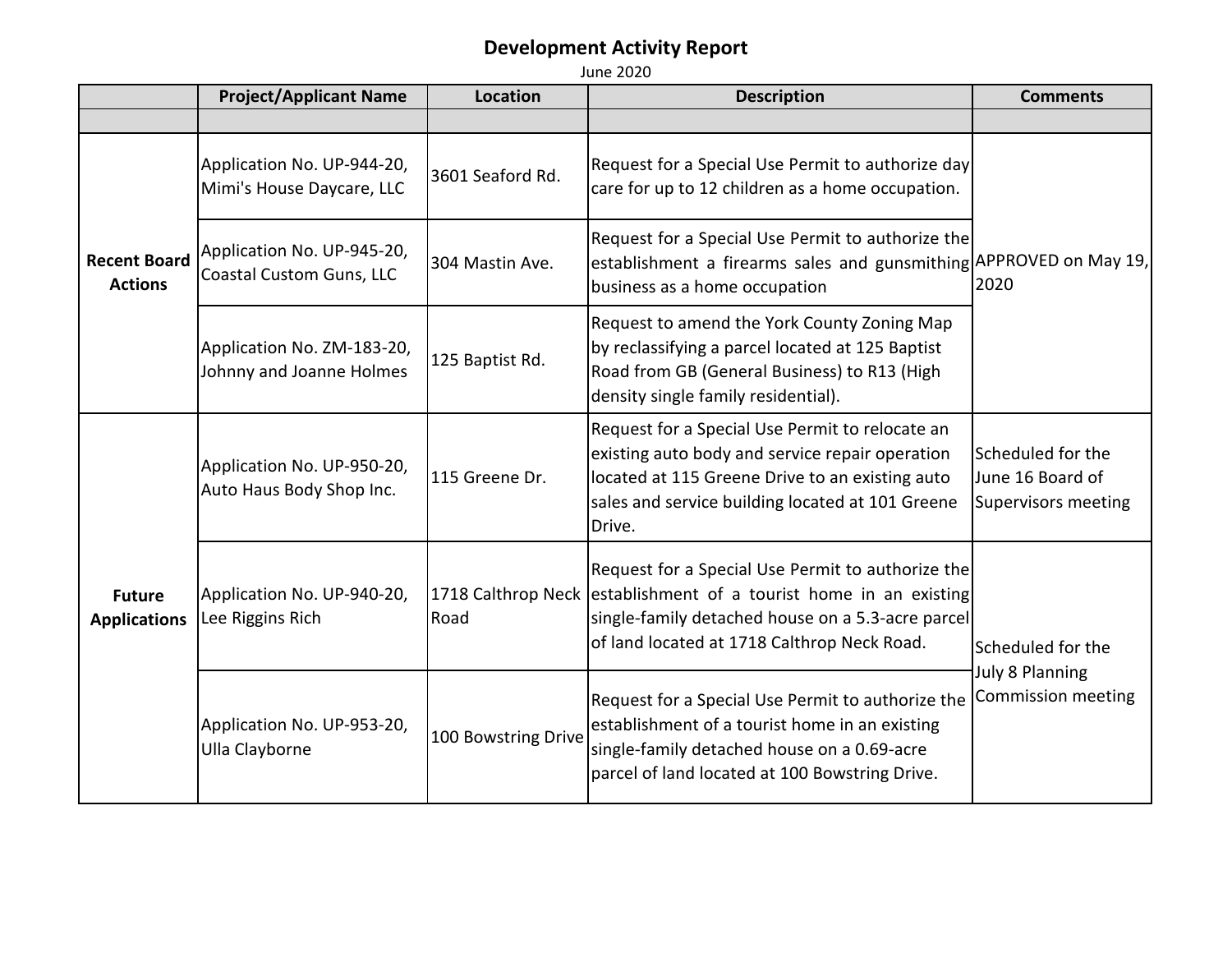|                                       | <b>Project/Applicant Name</b>                                                       | Location                                          | <b>Description</b>                                                                                                                                                                                                                                   | <b>Comments</b>                                            |
|---------------------------------------|-------------------------------------------------------------------------------------|---------------------------------------------------|------------------------------------------------------------------------------------------------------------------------------------------------------------------------------------------------------------------------------------------------------|------------------------------------------------------------|
| <b>Future</b><br><b>Applications</b>  | Application No. UP-955-20,<br><b>Galosi Enterprises LLC</b>                         | 110 Dare Rd. Unit<br>С                            | Request for a Special Use Permit to authorize a<br>firearms sales, military memorabilia, and<br>antiques business at 110 Dare Road, Unit C.                                                                                                          | Scheduled for the<br>July 8 Planning<br>Commission meeting |
|                                       | Application No. PD-54-20,<br><b>Build Senior Living LLC</b>                         | 120 Reserve Way                                   | Request to amend an approved Planned<br>Development to authorize an Assisted Living and<br>Memory Care Facility consisting of 89 units<br>located on 6.7 acres currently zoned PD (Planned<br>Development) at 120 Reserve Way.                       | Postponed until<br>further notice.                         |
|                                       | Application No. PD-53-20,<br>Fenton Mill Associates, LLC                            | Fenton Mill Rd.,<br>Newman Rd., and<br>Barlow Rd. | Request to rezone 378 acres to a PDR (Planned<br>Development Residential Use) consisting of a<br>maximum of 506 single-family homes, 230<br>townhomes, 100 age-restricted units, and 40,000<br>square feet of commercial space.                      | Postponed until<br>further notice.                         |
| <b>Site Plans</b><br><b>Approved</b>  | <b>Powell Plantation Sewage</b><br>Pump Station #80 and Force<br>Main               | 409-Z Waller Mill<br>Rd.                          | Sewage Pump Station and Force Main to serve<br>Powell Plantation Subdivision.                                                                                                                                                                        | Approved on May 13,<br>2020                                |
| <b>Site Plans</b><br><b>Submitted</b> | Arbors at Williamsburg: An<br>Independent Living Senior<br><b>Housing Community</b> | 1915 Pocahontas<br>Trl.                           | The site redevelopment proposes two parcels<br>zoned GB and PDR. An independent senior living<br>building with 150 units and associated amenities<br>is proposed for the PDR parcel. The GB parcel is<br>reserved for future commercial development. | Submitted on May 8,<br>2020                                |
|                                       | <b>Beale's Brewing</b>                                                              | 7120 George<br>Washington<br>Memorial Hwy.        | Site development plan of a microbrewery and<br>parking area and accessories.                                                                                                                                                                         | Submitted on May 8,<br>2020                                |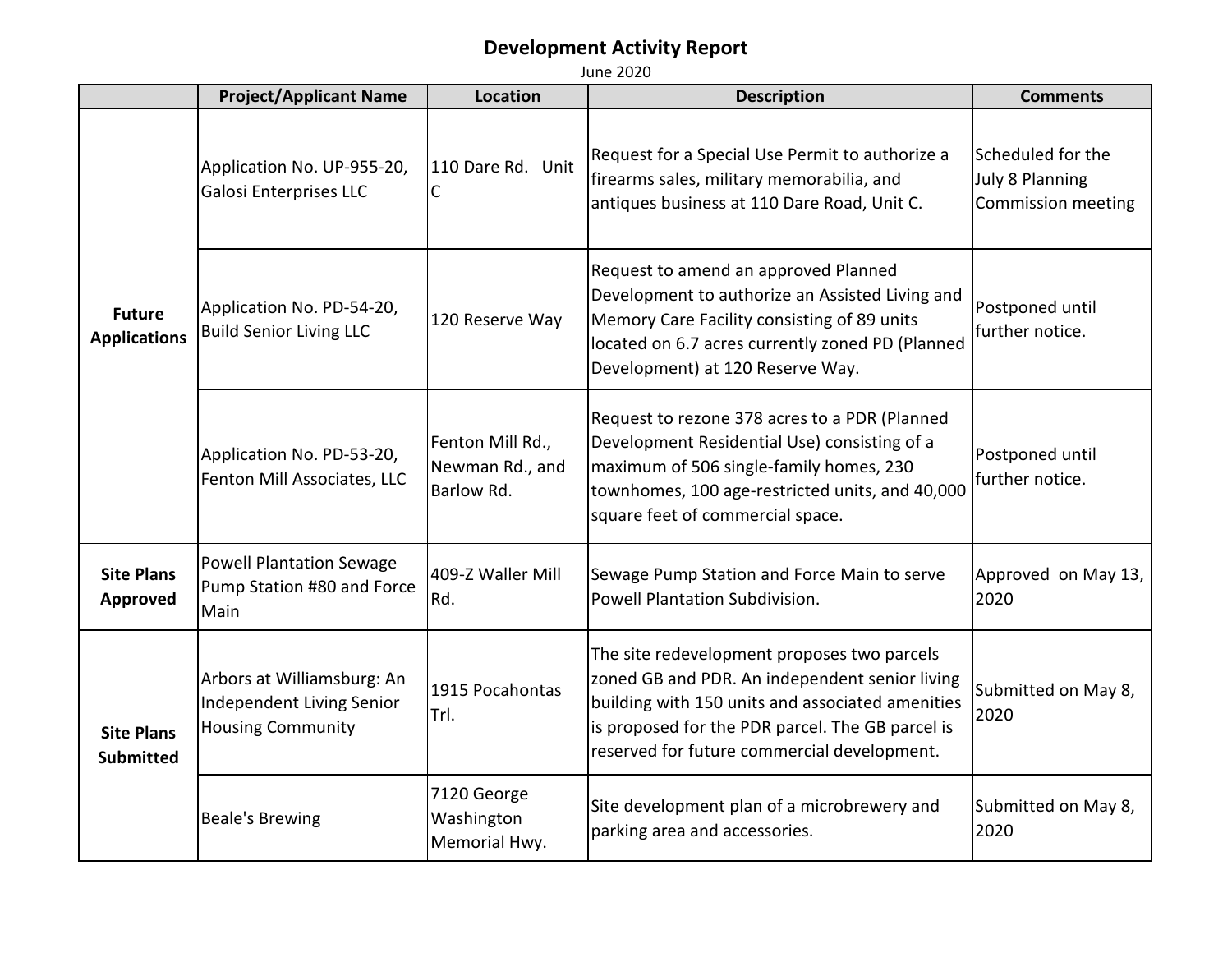|                                                | <b>Project/Applicant Name</b>               | Location                                   | <b>Description</b>                                                                                                                                                                                                                                                                                                                                                                                                                                                                                                      | <b>Comments</b>              |
|------------------------------------------------|---------------------------------------------|--------------------------------------------|-------------------------------------------------------------------------------------------------------------------------------------------------------------------------------------------------------------------------------------------------------------------------------------------------------------------------------------------------------------------------------------------------------------------------------------------------------------------------------------------------------------------------|------------------------------|
| <b>Site Plans</b><br><b>Submitted</b>          | <b>Ewell Industrial Park-</b><br>Brickyard  | 5676 Mooretown<br>Rd.                      | This project consists of a brickyard, to be located<br>at the intersection of Ewell Road and Nevalou<br>Court in Ewell Industrial Park.                                                                                                                                                                                                                                                                                                                                                                                 | Submitted on May 14,<br>2020 |
|                                                | Homewood Suites By Hilton,<br>Amendment     | Dr.                                        | The 'Homewood Suites by Hilton' is a minor<br>update to existing conditions at the hotel<br>proposing to convert the existing enclosed pool<br>area to an exterior pool area, surround the pool<br>401 Commonwealth area with wrought iron fencing, install a outdoor<br>activity area, install paved patio areas near main<br>entrance, install a location for a flag pole, install<br>two covered areas adjacent to the existing hotel,<br>install an additional gazebo, and install concrete<br>walks to the gazebo. | Submitted on May 21,<br>2020 |
|                                                | Yorktown Library Addition<br>and Renovation | 8500 George<br>Washington<br>Memorial Hwy. | Expansion of the existing Library by 10,000 gross<br>square feet. Expansion to encompass the existing<br>parking lot, which is to be replaced on the<br>southern corner of the property. Water service<br>for fire protection is being provided to the<br>expanded building in this project. A dry pond is<br>proposed for stormwater quantity purposes only.<br>Stormwater quality is handled through the<br>purchase of offsite nutrient credits.                                                                     | Submitted on May 26,<br>2020 |
| <b>Subdivision</b><br><b>Plans</b><br>Approved | Caulfield Manor, Phase II                   | 1343 Penniman Rd.                          | Phase II of the Caulfield Manor Residential<br>Development consists of an additional 18 lots<br>with provided utilities and stormwater<br>management practices.                                                                                                                                                                                                                                                                                                                                                         | Approved on May 21,<br>2020  |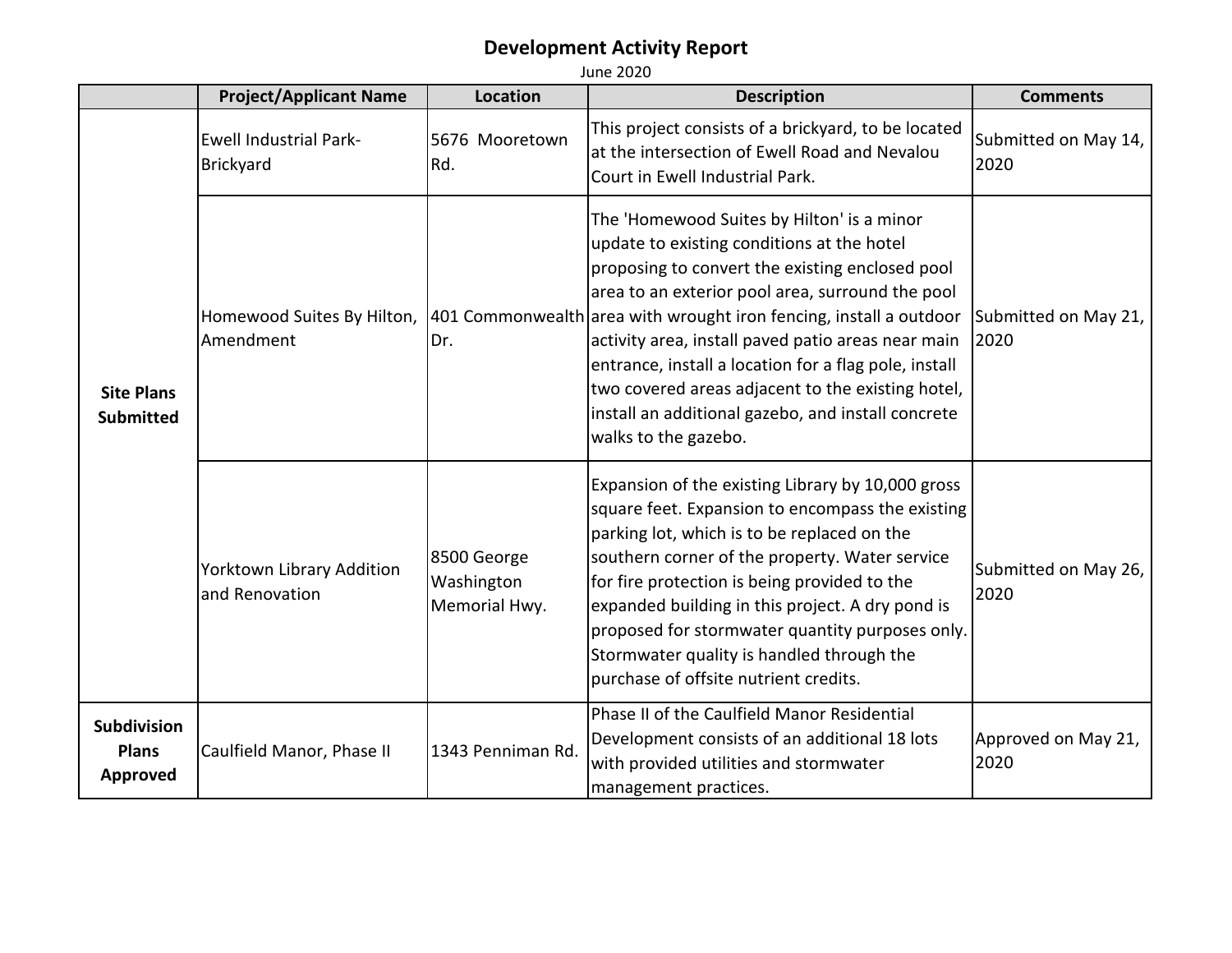**Project/Applicant Name Location Description Description Description Description** Smith Farm Estates, Phase  $1B$  $\begin{bmatrix} 517 \text{ Yorktown Rd.} \end{bmatrix}$  15 Lot Subdivision, Phase 1B  $\begin{bmatrix} 517 \text{ Yorktown}{\text{Submitted on May 1}} \end{bmatrix}$ 2020 Dawson Landing (fka Subdivision of the Property of Wayne Harbin Builder, Inc.) 111 Railway Rd.  $\begin{bmatrix} 6 & \text{Lot Submitted on May 4,} \\ 6 & \text{Lot Submitted on May 4,} \end{bmatrix}$ 2020 Marquis Hills, Phase 2, Being a Resubdivision of Parcel 12A Property of Marquis Single Family Developer, LLC 1205 Marquis Pkwy. development, reference Plan of Development Second phase of a 58 lot multi-phase residential 201800010, approved 6/15/18. Submitted on May 4, 2020 Langley Federal Credit Union Subdivision 4822 George Washington Memorial Hwy. 2 Lot Subdivision of Lot 1 and Lot 1B. Create easements to the benefit of each Lot 1-A contains a warehouse for facility maintenance technicians to perform repairs, light manufacturing of duct work, repair of bank equipment and furniture. The intent for this warehouse is to be partially leased out to a small mechanical company and partially remain a maintenance warehouse. Submitted on May 5, 2020 **Subdivision Plans Submitted**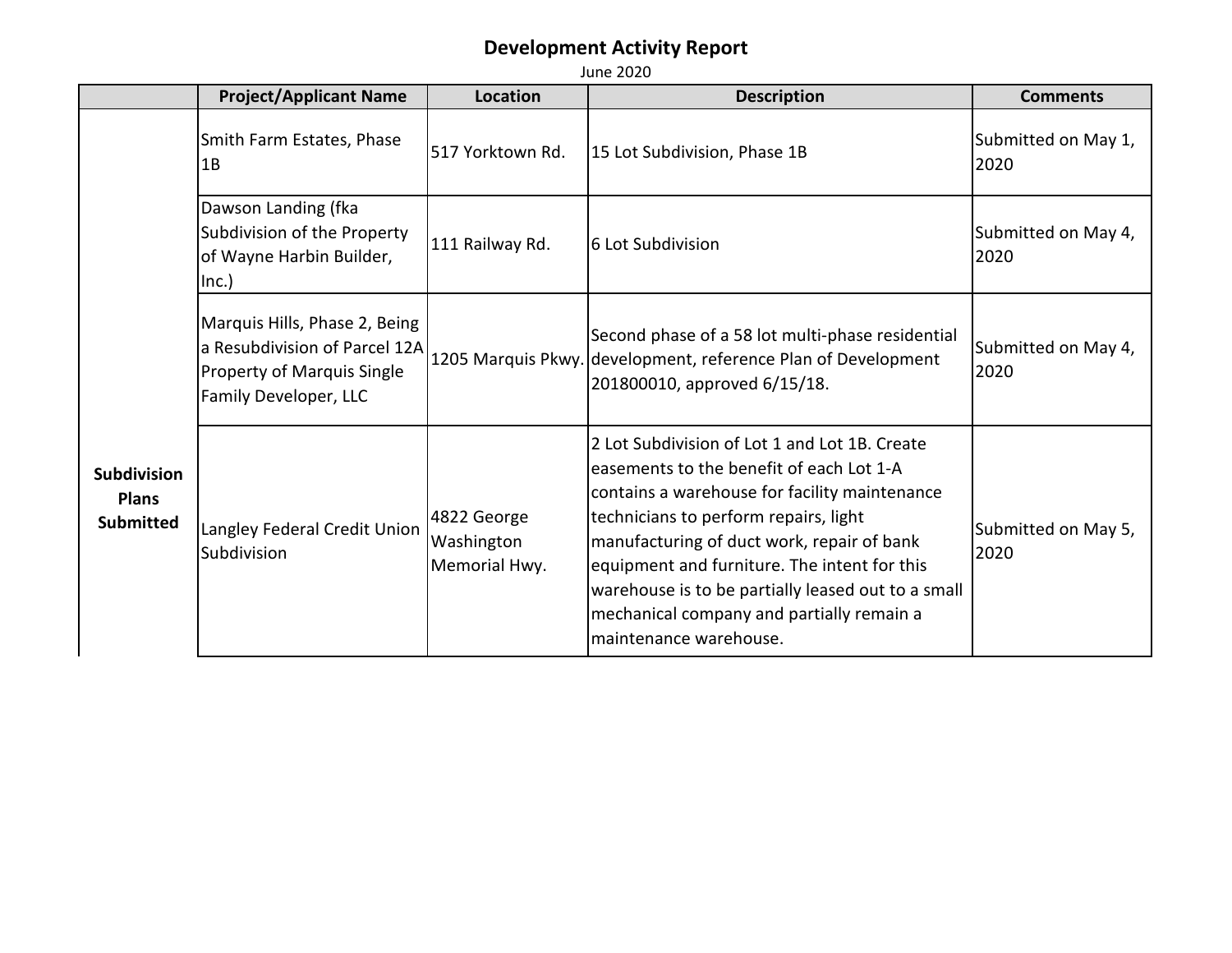|                                                        | <b>June 2020</b>                                                                                                                                                                                                                                 |                                           |                                                                |                              |
|--------------------------------------------------------|--------------------------------------------------------------------------------------------------------------------------------------------------------------------------------------------------------------------------------------------------|-------------------------------------------|----------------------------------------------------------------|------------------------------|
|                                                        | <b>Project/Applicant Name</b>                                                                                                                                                                                                                    | <b>Location</b>                           | <b>Description</b>                                             | <b>Comments</b>              |
|                                                        | Family Subdivison of the<br>Property of John D. Earley<br>and Beverlye R. Trust Being<br>Parcel 3 BLA Between the<br>Property of Robert W. &<br>Barbara L. Green and Harry<br>K. & Hope L. Carraway and<br>John D. & Beverlye R. Earley,<br>Trs. | 215 Walters Ln.                           | 2 lot single family residential development                    | Submitted on May 6,<br>2020  |
| <b>Subdivision</b><br><b>Plans</b><br><b>Submitted</b> | Family Subdivision of the<br>Property of William W. Ward 123 Stillwater Ln.<br>& Hester S. Ward                                                                                                                                                  |                                           | 2 Lot Subdivision                                              | Submitted on May 7,<br>2020  |
|                                                        | Subdivision Plat of Tequesta<br>Village                                                                                                                                                                                                          | 212 Orion Ct.                             | 15 Lot Subdivision                                             | Submitted on May 14,<br>2020 |
|                                                        | <b>Boundary Line Adjustment</b><br>and Property Line Vacation<br>of Byzantine Church Eparchy<br>of Passaic New Jersey and<br>Snow-Wood, LLC                                                                                                      | 114 Palace Ln. and<br>133 Waller Mill Rd. | 2 Lot Boundary Line Adjustment                                 | Submitted on May 19,<br>2020 |
|                                                        | Resubdivision of Whittaker's<br>Mill Single Family<br>Townhomes Section 1, Phase<br>3, and Plat of Subdivision of<br>Whittaker's Mill Single<br><b>Family Townhomes Section</b><br>1, Phase 5                                                    | 1520-Z and 1538<br>Penniman Rd.           | Phase 5 plat of subdivision for Whittaker's Mill<br>Townhomes. | Submitted on May 22,<br>2020 |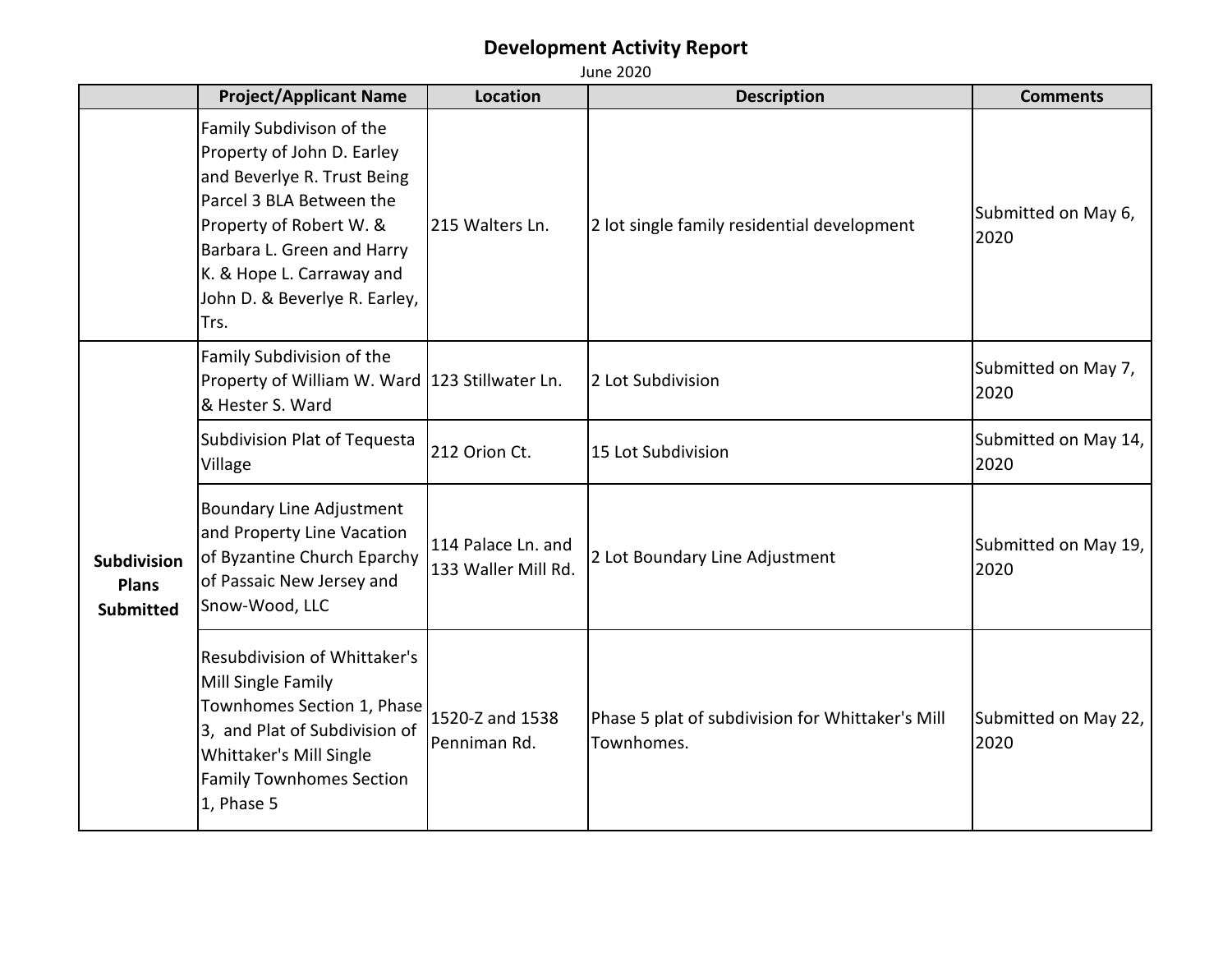|                                              | <b>Project/Applicant Name</b>              | Location            | <b>Description</b>                                                                                                                                              | <b>Comments</b>                    |
|----------------------------------------------|--------------------------------------------|---------------------|-----------------------------------------------------------------------------------------------------------------------------------------------------------------|------------------------------------|
| Land<br><b>Disturbance</b><br><b>Permits</b> | 820 Ship Point Rd Clearing                 | 820 Ship Point Rd.  | Land disturbance of 0.53 acres                                                                                                                                  | Issued on May 5, 2020              |
|                                              | Caulfield Manor                            | 1337 Penniman Rd.   | Land disturbance of 9.45 acres                                                                                                                                  | Issued on May 5, 2020              |
|                                              | Shoppes at Merrimac Center<br>Storage      | 451 Merrimac Trl.   | Land disturbance of 2.38 acres                                                                                                                                  | Issued on May 7, 2020              |
|                                              | WAWA Richmond Rd                           | 6446 Richmond Rd.   | Land disturbance of 3.37 acres                                                                                                                                  | Issued on May 7, 2020              |
|                                              | <b>Powell Plantation</b>                   | 409 Waller Mill Rd. | Land disturbance of 45.54 acres                                                                                                                                 | Issued on May 21,<br>2020          |
| <b>HYDC Actions</b>                          | Application No. HYDC-172-20 425 Water St.  |                     | Request approval of the design and architectural<br>features of a new building proposed to replace<br>the existing Dockmaster Building and Public<br>Restrooms. | Postponed until<br>further notice. |
|                                              | Application No. HYDC-173-20 210 Smith St.  |                     | Request for construction of a new single-family<br>detached home with detached garage.                                                                          | APPROVED on May 20,                |
|                                              | Application No. HYDC-174-20 220 Church St. |                     | Request to construct a new shed on the south<br>side of the existing Marl Inn.                                                                                  | 2020                               |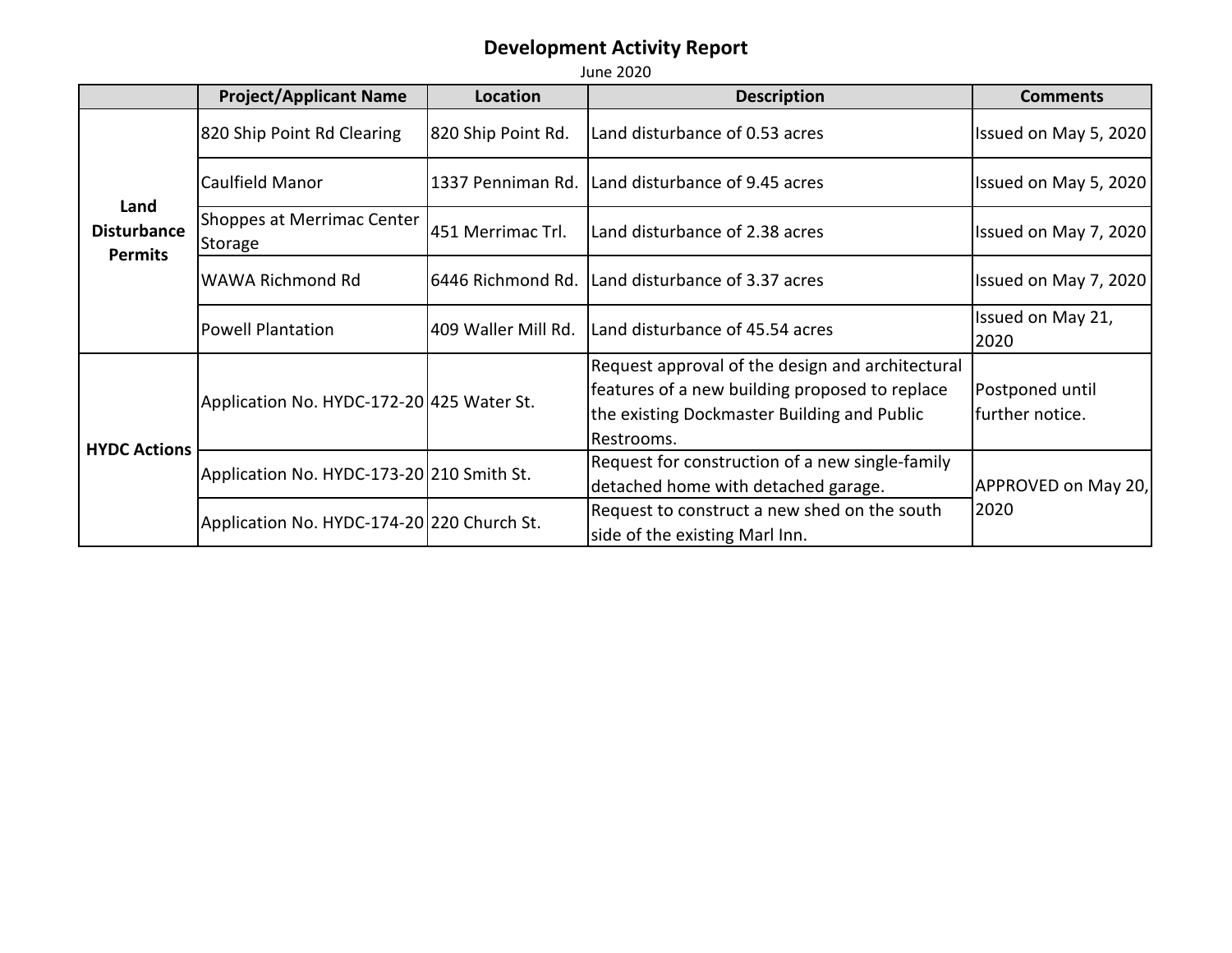

Now Airing on WYCG-TV

**Cox Ch. 46 Verizon Ch. 38**

# **York County Head Start: Helping Through the Crisis Airing Daily on WYCG-TV**



We share another great story from *York County Head Start*, a preschool program making a difference in the lives of children and families even when school is closed. These dedicated teachers and staff have been serving their children and families throughout the pandemic shutdown with food, household necessities, and learning supplies. York County Head Start is more than educating children, it's also about offering services and partnerships that support our families and now *Helping Through The Crisis.* Not to mention a great celebration to say goodbye for the summer.

York County Head Start: Helping Through the Crisis airs daily on WYCG-TV (Cox 46/Verizon 38) and is easily accessed from your desktop or mobile device at [yorkcounty.gov/tv](http://www.yorkcounty.gov/tv) and on [You Tube](https://www.youtube.com/watch?v=B-JufR0an0c)

## **Thanks for Watching… Coming Soon York News: Phasing In**

### **York County Public Affairs**

**Paula Hersh, Public Affairs Manager 757-890-3324**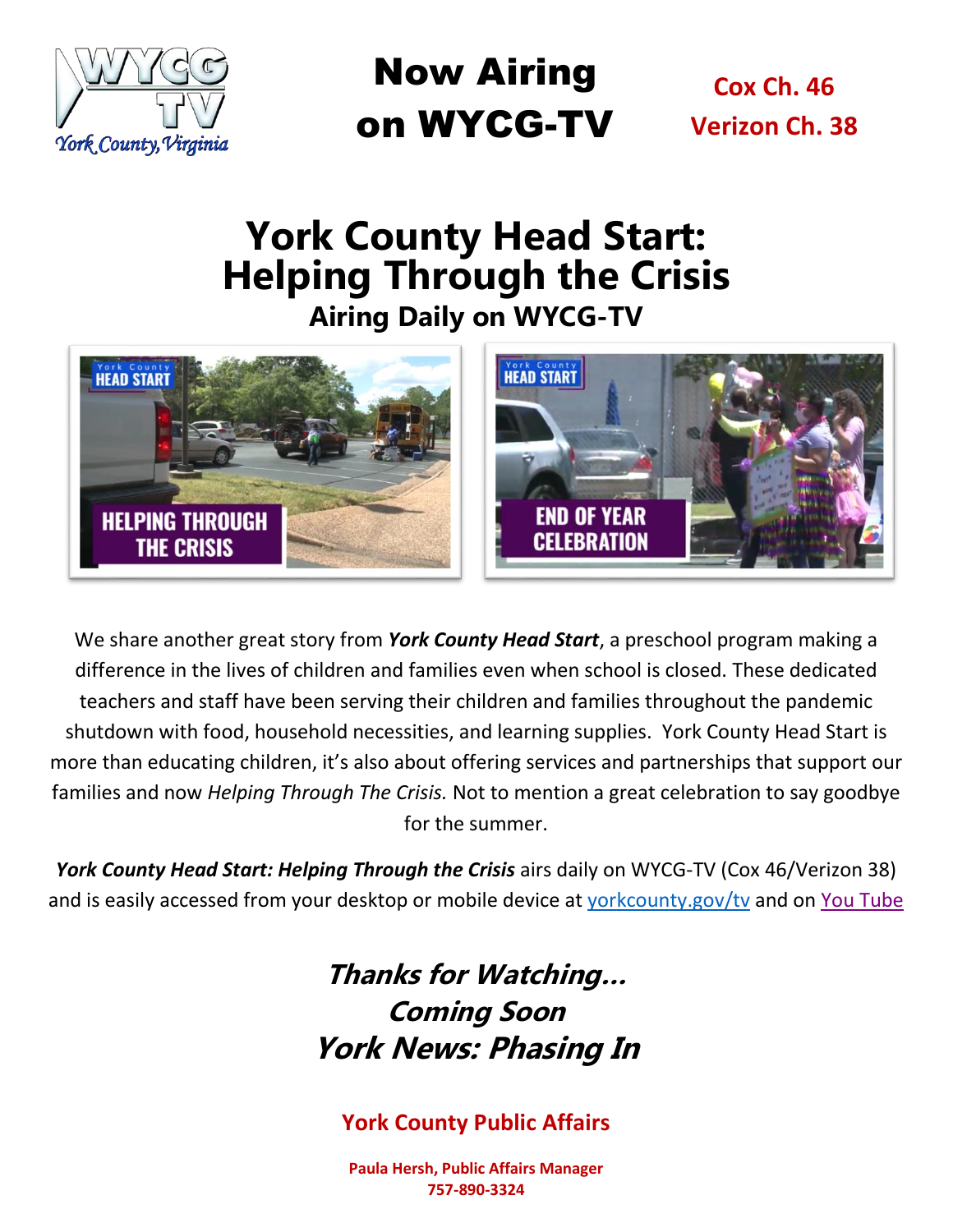| From:               | Whittaker, Gail                                                                                                                                       |
|---------------------|-------------------------------------------------------------------------------------------------------------------------------------------------------|
| Sent:               | Friday, June 5, 2020 3:09 PM                                                                                                                          |
| Subject:            | York County Update 6/5/2020: Gallery at York Hall Reopens; Registration for<br>Summer Parks and Recreation Programs; County Wins Four National Awards |
| <b>Attachments:</b> | 2020-055.pdf                                                                                                                                          |

June 5, 2020

### **Tourism Development Announces Gallery Reopening**

- **Gallery at York Hall re-opens!** The Yorktown Onions aren't all that's opening up in Historic Yorktown. The Gallery at York Hall celebrated its grand re-opening on Wednesday, June 3 and is currently offering 10% off all merchandise through the next two weeks. As an added COVID-19 safety precaution, all volunteers who do not have underlying medical issues will wear facemasks and customers are asked to extend the same courtesy. Visitors will also find stickers strategically placed near the register to help designate 6-feet spacing for those waiting in line. Hand sanitizer stations have been added and there will be extra cleanings and wipedowns between customer sales. The Gallery, located at 301 Main Street, is open Tuesday through Saturday from 10 a.m. to 4 p.m. and Sundays from 1 to 4 p.m.
- **Re-opening Alerts:** A new landing page within www.visityorktown.org exists to keep citizens and tourists up to date on which restaurants, stores, museums, and other attractions are once again serving the public and at what capacity. It can be found here: https://bit.ly/2Y6Ox62. The Tourism Development Office is working closely with all community partners to help promote re-openings, announce any modifications to operations, and feature amenities as they resume. This page also acts as the central hub for all COVID related press releases and details about rescheduled special events. It is anticipated this page will remain live with regular updates through at least Phase 3 of Virginia's re-opening process.

### **Beach is Open; Waterfront Ambassadors Return**

• The Yorktown Beach reopened last weekend and beachgoers were greeted by colorful signs reminding them of certain safety measures to follow to ensure everyone can safely enjoy the beach. This weekend, we welcome back our Waterfront Ambassadors on Fridays, Saturdays, and Sundays to reinforce safety messaging, answer questions, direct visitors to amenities, and ensure that the lower level of the Riverwalk Landing Parking Terrace remain available to visitors to our restaurants and shops.

### **Board of Supervisors Work Session June 2**

 Actions taken at the June 2 Board of Supervisors meeting are available online. See a presentation by the York County School Division on budget and technology and another from York County Finance on CARES Act funding allocations. The next meeting of the Board is scheduled for Tuesday, June 16, at